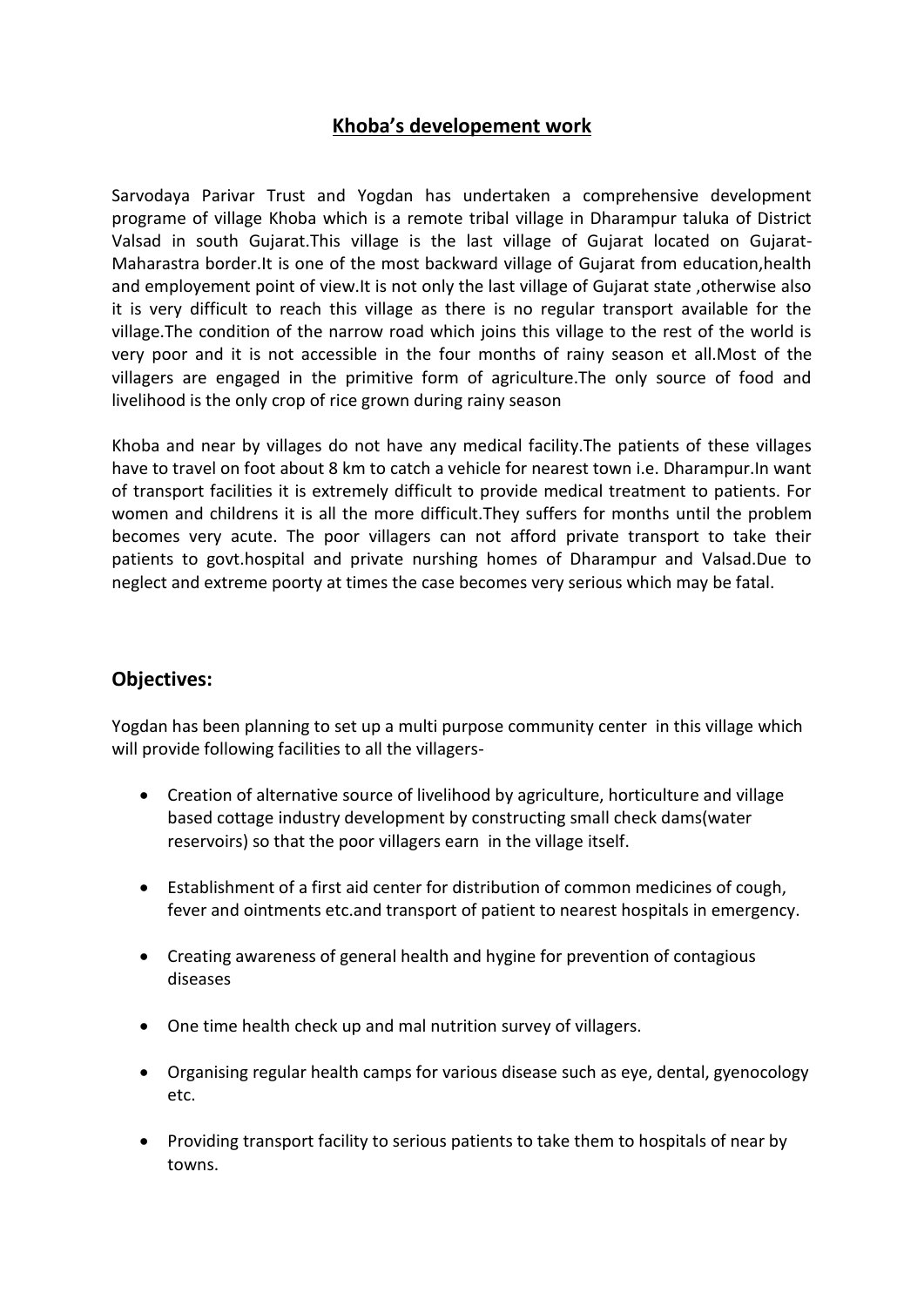Establishment of self help group of men and women in Khoba village

Funding to the Khoba project of Sarvodaya and Yogdan will make a remarkable difference in the lives of 500 poor tribals of village Khoba.Precisely it will result in -

- Making the mal nourished population healthy so that they can able to withstand hostile conditions of remote rural area.
- Making the people self sufficient in terms of self employement in agriculture and allied activities.
- Stoping of migration of earning population of vilaage from their home to nearby towns for employement.
- Developing village Khoba as a model of rural development.

## **Programe Description:**

In F.Y.2012-13 we will set up a multipurpose community centre to implement the development programs of health, medicine, education and employement at ground level.The centre will be manned by three permanent paid dedicated social workers.i.e.one programe manager,one supervisor and one health worker.

In F.Y. 2013-14 all the activities of development will be handed over to the village work force.Thereafter Yogdan will provide overall supervision and necessary funds.

#### **Expenditure estimates :**

Approximate expenditure in the Khoba development scheme will be as under

- 1. Construction of multipurpose center Rs.5 lacs
- 2. Construction of 5 check dams and a Nursery Rs.5 lacs
- 3. Community Agriculture instruments bank Rs.5 lacs
- 4. Community health programs- toilets and medicines Rs.5 lacs

Total Expenditure. Rs. 20 lacs